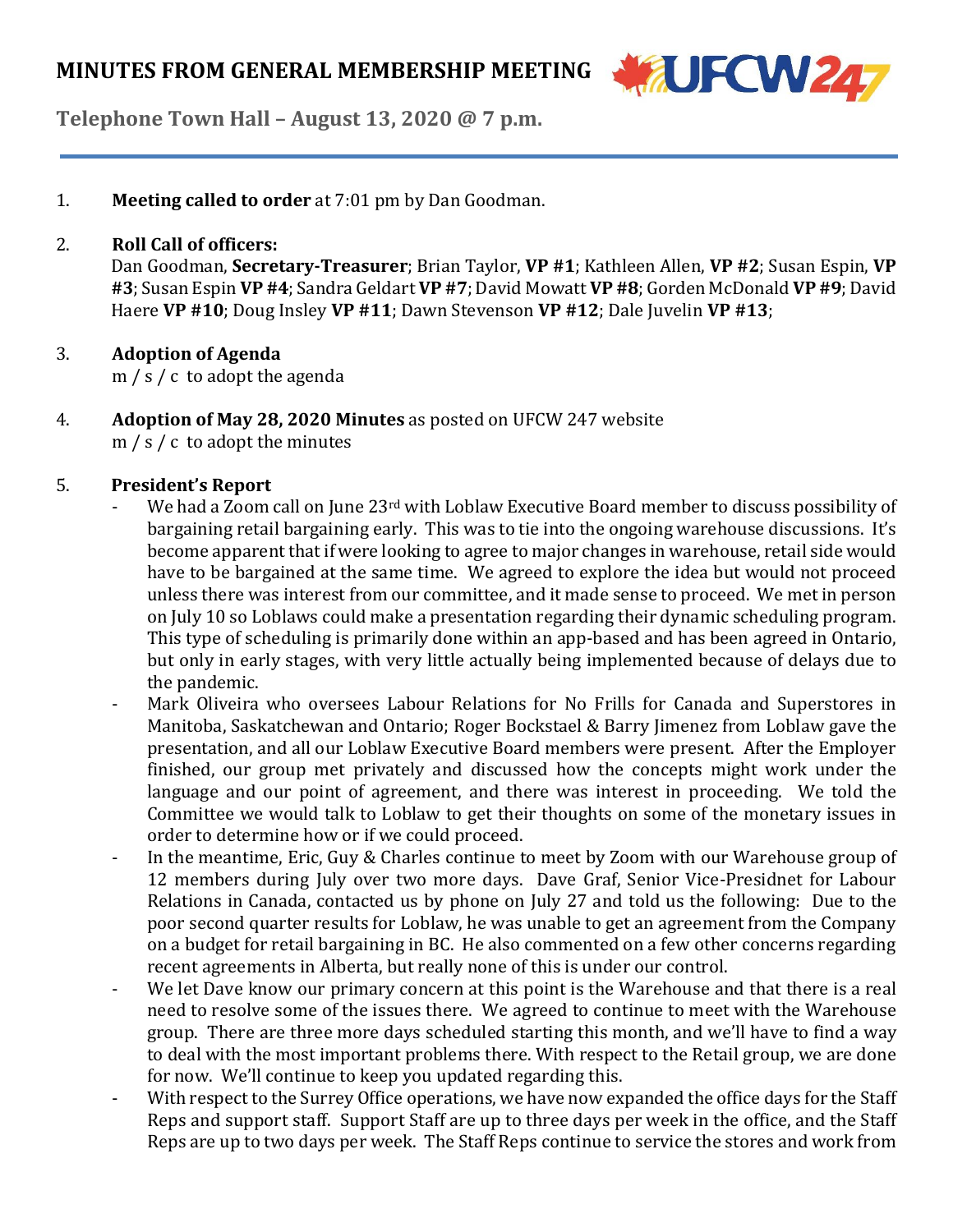home on the other days. I will review this again in September. We have also made masks mandatory in all common areas of the office to accommodate the increased traffic.

- A few staffing issues. Joan Nowak, our receptionist at the Surrey office retired effective July 1. Joan had been with us for 9 years. The position will not be replaced because of the reduced number of office days for the servicing Reps. Executive Board member, David Mowatt is on time off for Union Business until the end of the year to help provide vacation relief for the Staff Reps and is working out of the Kelowna office.
- The Annual Christmas party at Burnaby Village that normally takes place the first Monday in December for our members and their children is currently on hold. Under the current restrictions and distancing guidelines, it may prove too difficult to pull of this year. As this is a joint venture with Local 1518, we'll be talking with them as well as Burnaby Village to get their thoughts. We will communicate what the final decision is as soon as possible.

m / s / c to adopt the President's report as read

### 6. **Secretary-Treasurer's Report**

- On July 9th, we informed 247 members that on July 3rd, Arbitrator John Hall had chosen Sobeys submission and our final offer selection process for the Safeway reopener. Shortly after we held a townhall call for our Safeway members to go through the full memorandum of settlement with the Company. This also included items negotiated through our various meetings with the Company last fall. We asked members to email in questions so they could be dealt with live on the call, and there was an overwhelming response. We explained the process, what happened at the hearings and what the next steps were.
- We have had staff in the stores continuing to explain the impact of the entire settlement. I'm not going to rehash the award as we are now dealing with its implementation and the full memorandum of settlement has been posted on the 247 website for the last month. We continue to deal with members questions. One aspect of the decision that we touched on in the Safeway townhall and is still outstanding is what did Arbitrator Hall mean when, in issuing his award, he said and I'll quote "The assurance provided by his counsel during the hearing regarding the third party kiosk letter of understanding have been pivotal to my determination. Among other points, counsel advised that the employer is hoping to introduce new and different opportunities for attracting customers. Further, the kiosks will not replace the work of the bargaining unit because these opportunities are not covered by the skillset of Local 247 employees."
- We've said all along the introduction of kiosks was one of our major concerns in this process. Once Arbitrator Hall put his decision out, counsel for the employer sought clarification as to what he meant by his statement. They want to know what limitations he's placed on them. We responded to their inquiry by saying that we don't believe there is any need for clarification, and we would expect the final reasons to reflect the kiosks are permitted so long as they do not replace the work of the bargaining unit. We are still awaiting his response and reasons.
- Local 1518 Safeway members have been living with the exact award for the last 20 months and are continuing to deal with the uncertainty over some of Mr. Ready's language. Just in the last couple of weeks, 1518 was successful in getting an arbitrator to issue a decision on what determines a profitable store and subsequently gives it the right to return to an A store. Arbitrator Mark Brown rules that Sobeys only had to make a profit over a rolling 12-month period in a store for it to meet the test. The Company and the Local are planning to meet at the end of the month to go over individual store performance.
- This does not resolve the issue unfortunately. They'll both be arguing about what costs should be factored in when considering a store's viability. We have been in constant contact with 1518 on all Sobey's issues are working together whenever possible. Because the Company submitted a virtual carbon copy of the 1518 Ready award as its submission in our process, it has raised some issues. There was a reference in the award to salary department managers being unable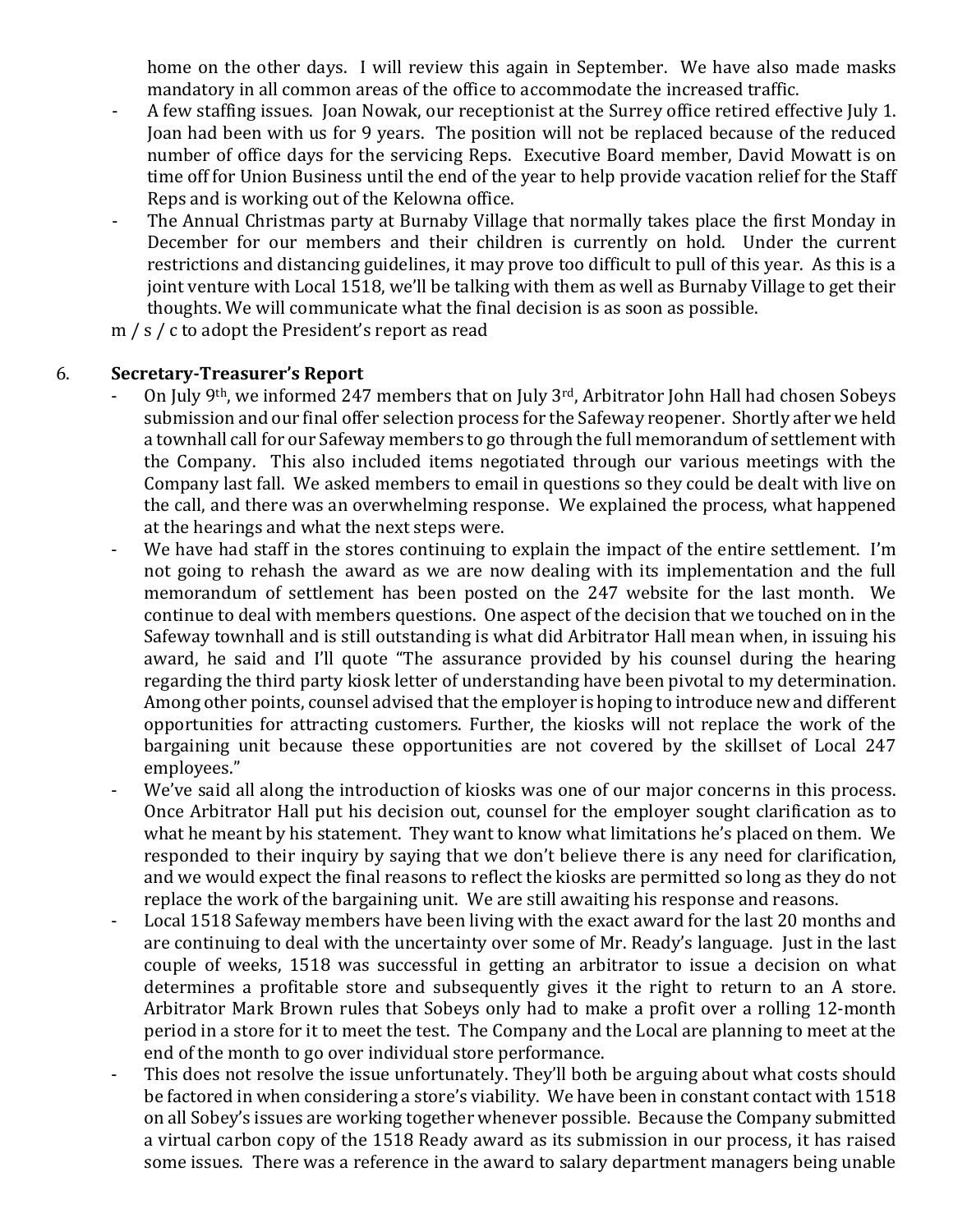to forgo their rights to ATO, should they wish. These are post-2013 appointees under their collective agreement. We do not have salary members. We think, should it make sense for our post-2013 members in those positions are not limited and should have that right? Also, we are about to grieve the fact that we have language under Letter of Understanding 30 that also talks about head meat cutters and deli department managers moving to a higher rate if they forego their ATO, and we believe that language applies as well.

- We have a few members approach us and the Company is reviewing the language and has not given us a position as of yet, so we will be filing a policy grievance. Members in Appendix B stores will have already received the forms asking them if they are interested in the 36-hour work-week. We posted a Q&A on the website, which answers many questions raised by members considering that option such as impact on their pension and other benefits in the collective agreement. We do not yet know when the buyout offerings will be sent out. We continue to work through the details of the award and Bruce & Cathy as well as other staff, have been in the stores answering members' questions. We will continue to post updates on our website.
- Safeway had a couple of positive COVID test recently with 1518 members, and Loblaw has also had a couple more positive tests as well. Safeway informed us earlier this week that mask wear is now mandatory, except in three stores, Cranbrook Fort St. John and Dawson Creek, which are run by the Alberta operations. Again, I'll refer you to the legal opinion that we obtained early on in the pandemic when an employer instituted mandatory temperature scanning. It stated that not only does a company have a right to take measures to ensure a safe workplace, it has an obligation to do so and we are not opposing mandatory mask wear. Certainly, if there is a medical issue or some other reason a member can't wear the mask, we will take it up with the Company on their behalf. We've spoken to other UFCW Locals across Canada who are already dealing with this issue and they are all in agreement.
- Just to add a bit to the Loblaw retail bargaining issue. I had a conference all with the Warehouse members on the DC bargaining Committee and updated them on our decision not to proceed on the retail bargaining. According to Charles Pratt, our spokesperson at the bargaining table, there's been good dialogue on some operational changes both sides have raised but haven't discussed money. Will have to wait until the next meeting on the 20<sup>th</sup>.
- We've talked about a refresh of the Local 247 website. Ximena will be going through the various areas and look at all the content; as well as make it more user-friendly on mobile devices. You'll probably won't see anything until the new year.

m / s /c to adopt the Secretary-Treasurer's report as read.

# 7. **Bargaining Report**

- Stongs' Northwood in North Vancouver just ratified a deal in July.
- At the end of June & early July, the Wholesale Club throughout the province ratified by 64%.
- Centennial Foods bargaining is ongoing with additional dates to be determined.
- We've had some bargaining in the last few weeks with No Frills in Salmon Arm and have new dates for September. There are 4 other No Frills locations in the province that are up for renewal and we've asked the Company to schedule some dates.
- We also have scheduled negotiations with two other large employers; FG Deli and BC Tree Fruit. We have a one-day exchange of proposal session scheduled for both.

# 8. **Education & Training Report**

- There's a wide variety of online courses available for all members and their families through the UFCW webCampus website. Details are available on our website, ufcw247.com, under Education Tab.
- Shop Stewards courses will resume in the fall in very small groups at our Training Centgre. Since travel is not recommended at this time, virtual offerings will be also included. We ask our